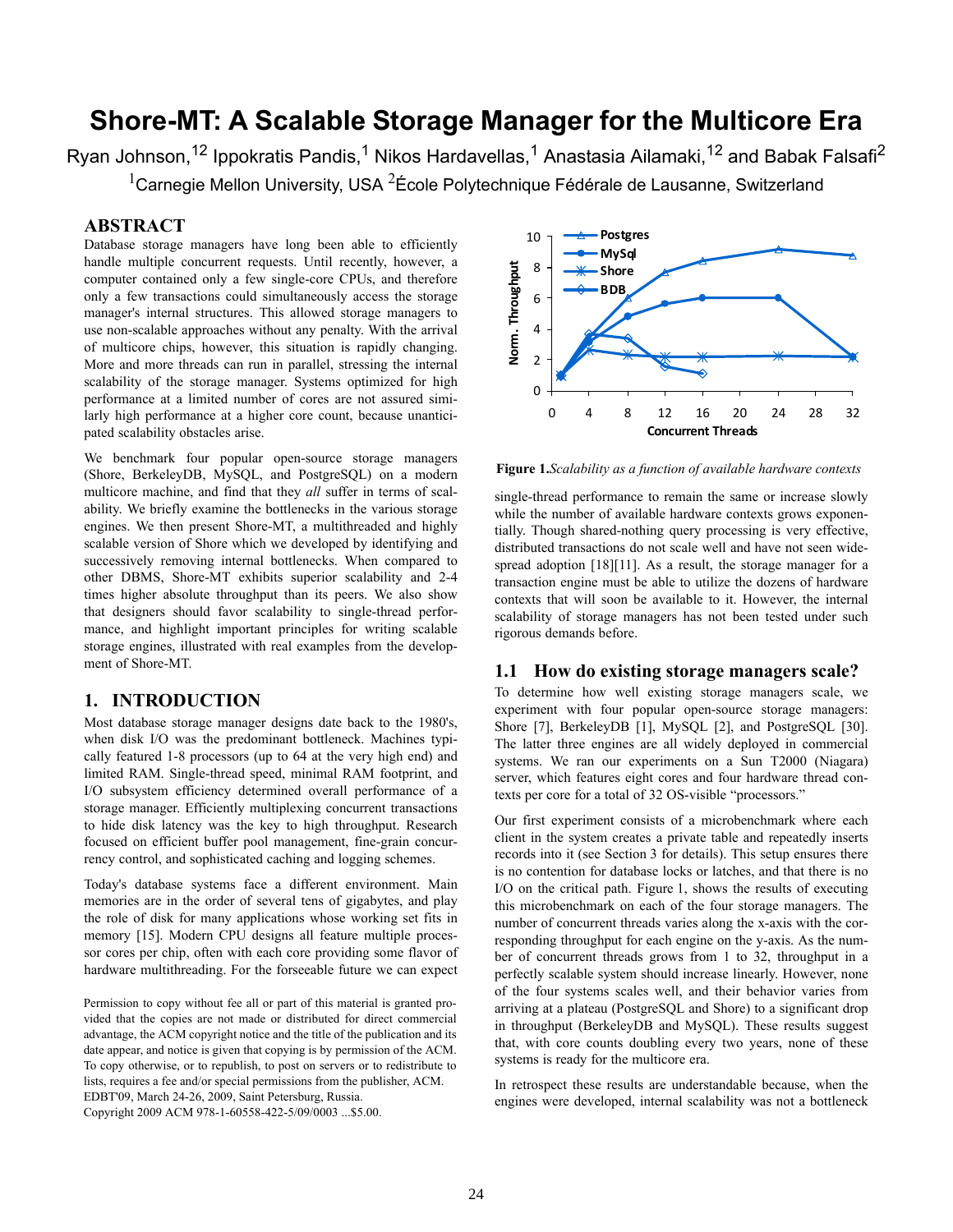and designers did not foresee the coming shift to multicore hardware. It would have been difficult to justify spending considerable effort in this area. Today, however, internal scalability of these engines is key to performance as core counts continue increasing.

### **1.2 Creating a scalable storage manager**

Because none of the existing storage managers provide the kind of scalability required for modern multicore hardware, we set out to create a scalable storage manager based on the Shore storage manager. This exercise resulted in Shore-MT, which scales far better than its open source peers while also achieving superior single-thread performance (as shown in the experimental section). We find that the remaining gap between Shore-MT's scalability and the ideal is due to hardware multithreading in the Niagara processor — threads contend for hardware resources within the processor itself, limiting the scalability software can achieve [\[29\].](#page-11-9)

We use the lessons learned while creating Shore-MT to distill a set of important principles for developing scalable storage managers, many of which also apply to parallel software in general:

- Efficient synchronization primitives are critical. Poorlydesigned or -applied primitives destroy scalability.
- Every component must be explicitly designed for scalability or it will become a bottleneck. Common operations must be able to proceed in parallel unless they truly conflict.
- Hotspots must be eliminated, even when the hot data is readmostly. The serial overhead imposed by acquiring a sharedmode latch can grow quickly into a bottleneck, for example.
- Abstraction and encapsulations do not mix well with critical sections. We observed large gains by merging data structures with the synchronization primitives that protect them.

We present these principles as both a corroboration of prior work and an example of their practical application in a software system as large and complex as a storage manager. In particular, we demonstrate how systematically applying these principles can transform an existing, poorly performing storage manager to a fully competitive and scalable one.

### **1.3 Contributions and Paper Organization**

To the best of our knowledge, this is the first paper to study and compare the internal scalability of open-source database storage managers on a modern, many-core machine. The contributions of this paper are:

- We identify the bottlenecks which prevent all of the opensource database storage managers we tested from scaling well on a modern multi-core platform. Our experiments show that performance flattens or even decreases after 4-12 hardware contexts.
- We develop Shore-MT  $-$  a multithreaded and scalable version of the Shore storage manager [\[7\]](#page-11-0) — and make it available to the research community.<sup>1</sup>
- Shore-MT achieves superior scalability and excellent singlethread performance compared to its peers. It is twice as fast as



<span id="page-1-0"></span>**Figure 2.***Number of HW contexts per chip as a function of time.*

a commercial system and 2-4 times as fast as the fastest opensource system, across all of our experiments.

Using lessons learned from the development of Shore-MT we show that designers must focus primarily on scalability rather than on single-thread performance. This focus will allow storage managers to exploit the parallelism future multicore chips make available, and our experience with Shore-MT shows that single-thread performance can actually improve as a side effect as well.

This paper is organized into two main parts. The first (Sections 2- 4) details the trends and internal components that lead to bottlenecks in current systems, and examines the bottlenecks in each of the four storage managers. The second part (Sections 5-7) presents Shore-MT, measuring its performance and scalability and detailing lessons and principles we learned that can be applied to other engines. We conclude in [Section 8](#page-10-0).

### **2. BACKGROUND AND RELATED WORK**

This section explains the recent architectural trends that make parallelism and scalability the most critical aspects of modern software design, as well as the main components in a database storage manager that determine the system's behavior.

# **2.1 DB Computing in the Multicore Era**

Despite Moore's law doubling transistor density every two years, by the early 2000s it became clear to chip designers that powerrelated issues[\[21\]](#page-11-7)[\[10\]](#page-11-8) prohibit commensurate increases in uniprocessor speed. Instead, each new generation of processors incorporates an ever-increasing number of processors (cores) on the same chip, leading the computing world into the so-called "multi-core era." [Section 2](#page-1-0) illustrates how core counts of all popular architectures are growing exponentially; uniprocessor systems are increasingly difficult to find due to stagnant single-thread performance. As a result, all software must be able to exploit parallelism for performance rather than depending on succeeding processor generations to provide significant speedup to individual threads. Software designers should focus first on scalability, rather than single-thread performance, to ensure maximum system throughput as core counts grow exponentially.

<sup>1.</sup> See http://www.cs.cmu.edu/~stageddb/systems/shoremt.html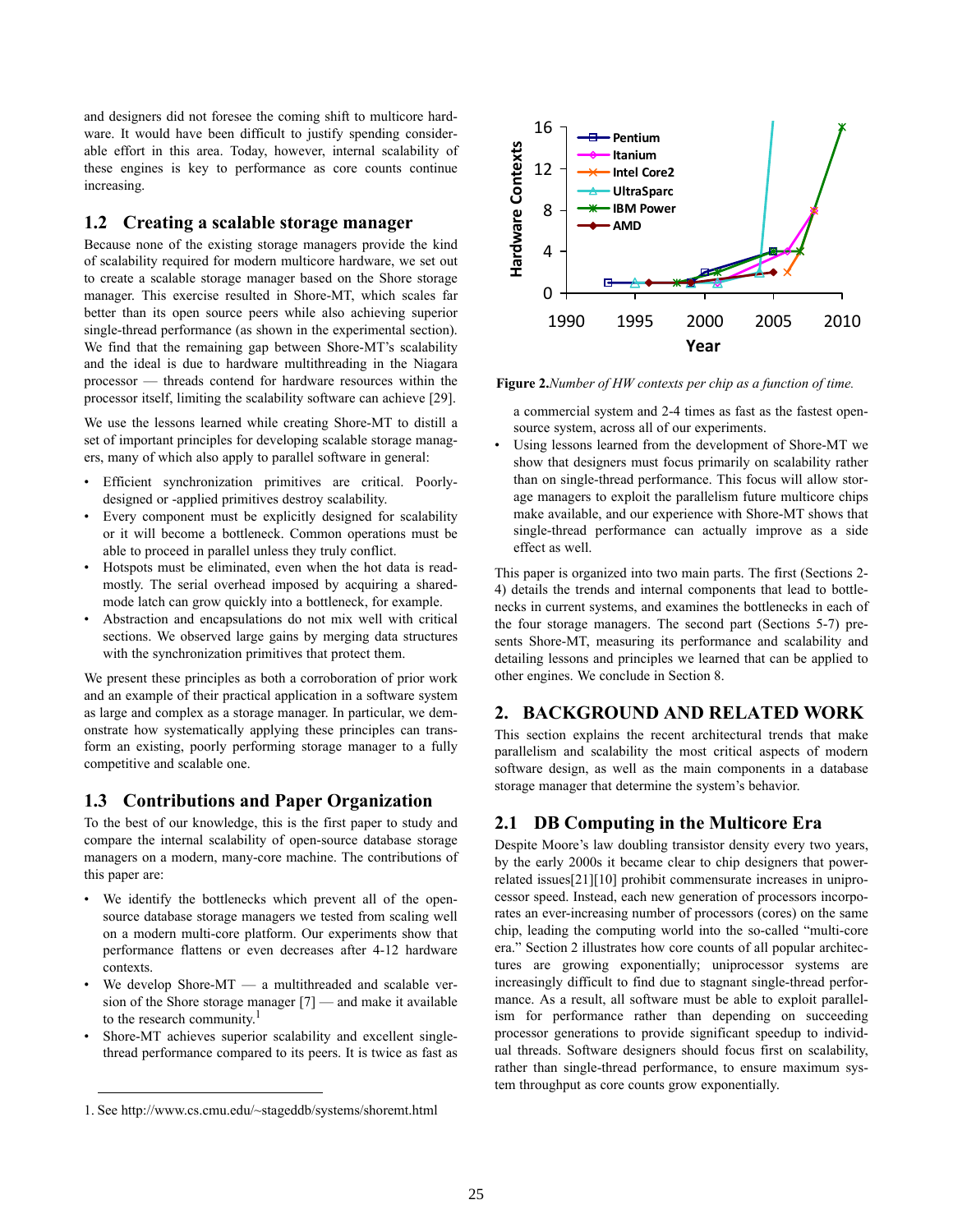This shift in processor design has jump-started a wide effort to extract parallelism from all types of existing software. While most database applications are inherently parallel, current database storage managers are designed under the assumption that only a limited number of threads will access their internal data structures during any given instant. Even when the application is executing parallelizable tasks and even if disk I/O is off the critical path, serializing accesses to these internal data structures impedes scalability.

An orthogonal way of scaling up a system to handle multiple requests in parallel is to use a distributed database. In fact, most of today's large database installations run on clusters of machines using either shared-nothing [\[13\]](#page-11-10)[\[12\]](#page-11-11) or shared-disk [\[4\]](#page-11-12) configurations. Recent proliferation of virtualization technology [\[6\]](#page-11-13) allows system administrators to even go one step further and create virtual nodes within a single multicore machine. This is a desirable way of utilizing multicore systems in many applications, but transactional workloads favor a DBMS deployment with a single instance in the (multicore) node. Distributed transactions are notoriously difficult to implement correctly and efficiently [\[18\]](#page-11-5)[\[11\],](#page-11-6) leading to severe performance degradation when multiple storage managers must participate in a transaction. Given the need for high performance inside a single multicore node, it is important to understand which factors may hinder scalability and discover ways to overcome them.

As we study in this paper, building a scalable database storage engine is challenging. One reason for that is the wide range of operations the storage engine is expected to support. However, if the domain is specific, or the requirements are relaxed the goal for scalability is feasible. For example, recent work proposes systems that provide relaxed consistency semantics, such as Amazon's Dynamo [11], and systems that operate exclusively in mainmemory, such as H-Store [31]. These kinds of systems achieve significant gains in performance and/or scalability by giving up features traditionally provided by database storage engines. In specialized domains these systems perform admirably, but general-purpose database storage managers are still necessary for many transactional workloads, and their scalability is crucial.

#### **2.2 Inside a Storage Manager**

To provide a base for the discussions in the rest of the paper, this section briefly describes each component and briefly highlights some of the potential scalability challenges it presents. [Figure 3](#page-2-0) illustrates the major components of a storage manager and how they communicate. The storage manager forms the heart of a database management system. It is responsible for maintaining durability and consistency in the system by coordinating active transactions and their access to data, both in memory and on disk.

#### *2.2.1 Buffer pool manager*

The buffer pool manager fills two critical functions for the database. First, it presents the rest of the system with the illusion that the entire database resides in main memory, similar to an operating system's virtual memory manager. The buffer pool is a set of "frames," each of which can hold one page of data from disk. When an application requests a database page not currently in



<span id="page-2-0"></span>**Figure 3.***Main components of a storage manager*

memory the buffer pool manager must fetch it from disk (evicting some other page) while the application waits. Applications "pin" in-use pages in the buffer pool to prevent their being evicted too soon, and unpin them when finished. Finally, the buffer pool manager and log manager (below) are responsible for ensuring that modified pages are flushed to disk (preferably in the background) so that changes to in-memory data become durable.

Buffer pools are typically implemented as large hash tables in order to find quickly any page requested by an application. Operations within the hash table must be protected from concurrent structural changes caused by evictions, usually with per-bucket mutex locks. Hash collisions and hot pages can cause contention among threads for the hash buckets; growing memory capacities and hardware context counts increase the frequency of page requests, and hence the pressure, which the buffer pool must deal with. Finally, the buffer pool must flush dirty pages and identify suitable candidates for eviction without impacting requests from applications.

### *2.2.2 Page latches*

Pinning a page in the buffer pool ensures that it will remain in memory but does not protect its contents from concurrent modification. To protect its integrity, each page has a reader-writer lock called a latch associated with it; each operation acquires the latch in either read or write mode before accessing the page. $<sup>2</sup>$ </sup>

Latches are a potential bottleneck for two reasons. First, very hot data such as metadata and high-level index pages are accessed so frequently that even compatible read operations can serialize attempting to acquire the latch [\[20\].](#page-11-14) Second, latch operations are typically very short, but when an transaction blocks on I/O it can hold a latch for several milliseconds and serialize many transactions behind it.

#### *2.2.3 Lock manager*

Database locks enforce logical consistency at the transaction level, ensuring that transactions do not interfere with the correctness of other concurrent transactions. One of the most intuitive (and restrictive) consistency models is "two phase locking"

<sup>2.</sup> Multi-versioned buffer pools avoid latches entirely by providing copy-on-write semantics for pages in memory. Transactional workloads typically access only a few bytes per page per transaction and quickly fill the buffer pool with near-identical copies of hot pages at the expense of other data.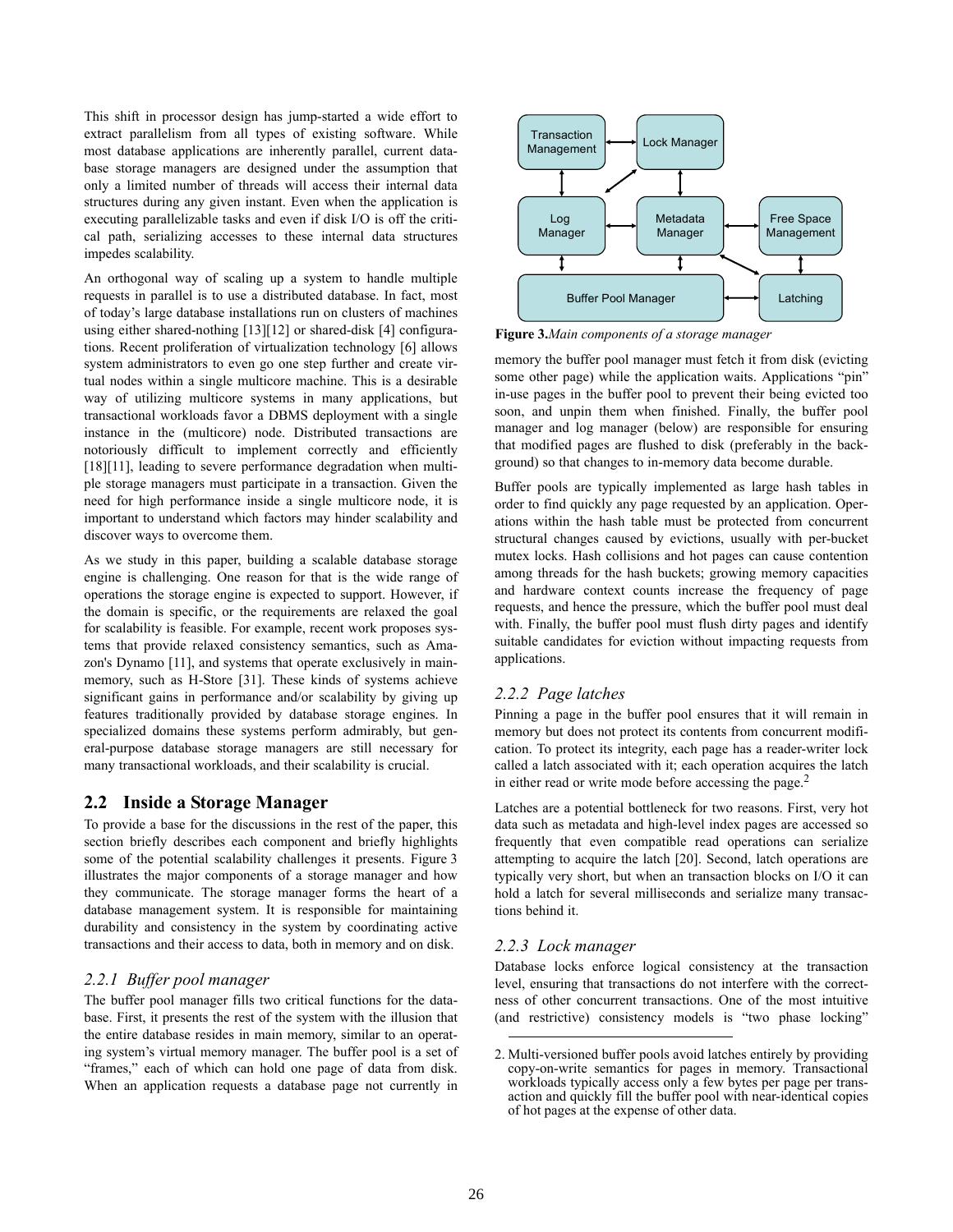(2PL), which dictates that a transaction may not acquire any new locks once it has released any. This scheme is sufficient to ensure that all transactions appear to execute in some serial order, though it can also restrict concurrency. In order to balance the overhead of locking with concurrency, the database provides hierarchical locks. In order to modify a row, for example, a transaction acquires a database lock, table lock, and row lock; meanwhile transactions which access a large fraction of a table may reduce overhead by "escalating" to coarser-grained locking at the table level.

Because each row in the database has a logical lock associated with it, the lock manager maintains a pool of locks and lock requests similar to a buffer pool; however, as the number of active locks can change drastically over time, the hash table is likely to have longer chains than the buffer pool, leading to more contention for buckets. Additionally, hierarchical locking results in extremely hot locks which most or all transactions acquire; again, this contention can serialize lock requests that will eventually turn out to be compatible.

#### *2.2.4 Log manager*

Database operations log all operations in order to ensure that they are not lost if the system database fails before the buffer pool flushes those changes to disk. The log also allows the database to roll back modifications in the event of a transaction abort. Most storage managers follow the ARIES scheme [\[25\]](#page-11-15)[\[26\]](#page-11-16), which combines the log, buffer pool manager, and concurrency control schemes into a comprehensive recovery scheme.

The database log is a serial record of all modifications to the database, and therefore forms a potential scalability bottleneck as the number of concurrent operations increases.

#### *2.2.5 Transaction management*

The storage manager must maintain information about all active transactions, especially the newest and oldest in the system, in order to coordinate services such as checkpointing and recovery. Checkpointing allows the log manager to discard old log entries, saving space and shortening recovery time. However, no transactions may begin or end during checkpoint generation, producing a potential bottleneck unless checkpoints are very fast.

#### *2.2.6 Free space and metadata management*

The storage manager must manage disk space efficiently across many insertions and deletions, in the same way that malloc() and free() manage memory. It is especially important that pages which are scanned regularly by transactions be allocated sequentially in order to improve disk access times; table reorganizations are occasionally necessary in order to improve data layout on disk. In addition, databases store information about the data they store, and applications make heavy use of this metadata.

The storage manager must ensure that changes to metadata and free space do not corrupt running transactions, while also servicing a high volume of requests, especially for metadata.

# <span id="page-3-0"></span>**3. EXPERIMENTAL ENVIRONMENT**

Because the basis of this work lies in evaluating the performance of database engines, we begin by describing our experimental environment. All experiments were conducted using a Sun T2000 (Niagara) server [\[21\]](#page-11-7)[\[10\]](#page-11-8) running Solaris 10. The Niagara chip has an aggressive multi-core architecture with 8 cores clocked at 1GHz; each core supports 4 thread contexts, for a total of 32 OSvisible "processors." The 8 cores share a common 3MB L2 cache and each of them is clocked at 1GHz. The machine is configured with 16GB of RAM and its I/O subsystem consists of a RAID-0 disk array with 11 15kRPM disks.

We relied heavily on the Sun Studio development suite, which integrates compiler, debugger, and performance analysis tools. unless otherwise stated every system is compiled using version 5.9 of Sun's CC. All profiler results were obtained using the 'collect' utility, which performs sample-based profiling on unmodified executables and imposes very low overhead  $(\leq 5\%)$ .

### **3.1 Storage Engines Tested**

We evaluate four open-source storage managers: PostgreSQL [\[30\],](#page-11-3) MySQL [\[2\]](#page-11-2), BerkeleyDB [\[1\],](#page-11-1) and Shore [\[7\].](#page-11-0) For comparison and validation of the results, we also present measurements from a commercial database manager (DBMS "X").<sup>3</sup> All database data resides on the RAID-0 array, with log files sent to an inmemory file system. The goal of our experiments is to exercise all the components of the database engine (including I/O, locking and logging), but without imposing I/O bottlenecks. Unless otherwise noted, all storage managers were configured with 4GB buffer pools.

In order to extract the highest possible performance from each storage manager, we customized our benchmarks to interface with each storage manager directly through its respective C API. Client code executed on the same machine as the database server, but we found the overhead of clients to be negligible  $(\leq 5\%)$ .

**PostgreSQL v8.1.4:** PostgreSQL is an open source database management system providing a powerful optimizer and many advanced features. We used a Sun distribution of PostgreSQL optimized specifically for the T2000. We configured PostgreSQL with a 3.5GB buffer pool, the largest allowed for a 32-bit binary.<sup>4</sup> The client drivers make extensive use of SQL prepared statements.

**MySQL v5.1.22-rc:** MySQL is a very popular open-source database server recently acquired by Sun. We configured and compiled MySQL from sources using InnoDB as the underlying transactional storage engine. InnoDB is a full transactional storage manager (unlike the default, MyISAM). Client drivers use dynamic SQL syntax calling stored procedures because we found they provided significantly better performance than prepared statements.

**BerkeleyDB v4.6.21:** BerkeleyDB is an open source, embedded database engine currently developed by Oracle and optimized for C/C++ applications running known workloads. It provides full storage manager capabilities but client drivers link against the

<sup>3.</sup> Licensing restrictions prevent us from disclosing the vendor.

<sup>4.</sup> The release notes mention subpar 64-bit performance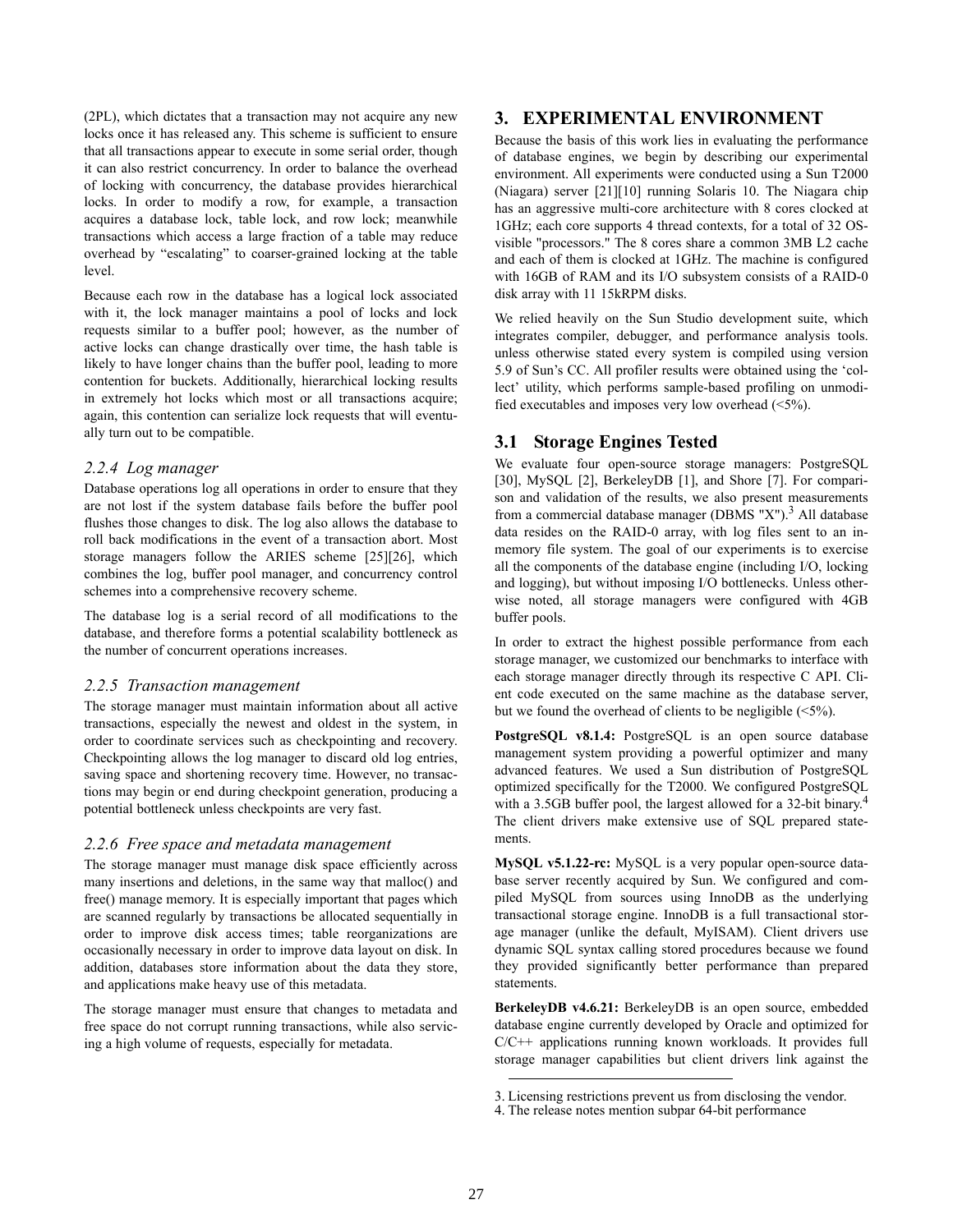database library and make calls directly into it through the C++ API, avoiding the overhead of a SQL front end. BerkeleyDB is fully reentrant but depends on the client application to provide multithreaded execution. We note that BerkeleyDB is the only storage engine without row-level locking; its page-level locks can severely limit concurrency in transactional workloads.

**Shore:** Shore was developed at the University of Wisconsin in the early 1990's and provides features that all modern DBMS use: full concurrency control and recovery with two-phase row-level locking and write-ahead logging, along with a robust implementation of B+Tree indexes. The Shore storage manager is designed to be either an embedded database or the back end for a "valueadded server" implementing more advanced operations. Client driver code links directly to the storage manager and calls into it using the API provided for value-added servers.The client code must use the threading library that Shore provides.

### **3.2 Benchmarks**

We evaluate storage managers using a small suite of microbenchmarks which each stresses the engine in different ways. We are interested in two metrics: throughput (e.g. transactions per second) and scalability (how throughput varies with the number of active threads). Ideally an engine would be both fast and scalable, but as we will see, storage managers tend to be either fast or scalable, but not both.

**Record Insertion:** The first microbenchmark repeatedly inserts records into a database table backed by a B-Tree index. Each client uses a private table; there is no logical contention and no I/O on the critical path.<sup>5</sup> Transactions commit every 1000 records, with one exception. We observed a severe bottleneck in log flushes for MySQL/InnoDB and modified its version of the benchmark to commit every 10000 records in order to allow a meaningful comparison against the other engines. Record insertion stresses primarily the free space manager, buffer pool, and log manager. We use this benchmark for the primary scalability study in the next section because it is entirely free from logical contention, unlike the other two.

**TPC-C Payment:** The TPC-C benchmark models a workload of short transactions arriving at high frequency [\[33\]](#page-11-17). The Payment transaction updates the customer's balance and corresponding district and warehouse sales statistics. It is the smallest transaction of the TPC-C transaction mix, reading 1-3 rows and updating 4 others. One of the updates made by Payment is to a contended table, WAREHOUSE. Payment stresses the lock manager, log manager, and B-Tree probes.

**TPC-C New Order:** The New Order is a medium-weight transaction which enters an order and its line items into the system, as well as updating customer and stock information to reflect the change. It inserts roughly a dozen records in addition to reading and updating existing rows. This transaction stresses B-Tree indexes (probes and insertions) and the lock manager.

Payment and New Order together comprise 88% of transactions executed by the TPC-C benchmark. We use them to measure per-



<span id="page-4-0"></span>

### <span id="page-4-1"></span>**4. EVALUATION OF EXISTING ENGINES**

We begin by benchmarking each database storage manager under test and highlight the most significant factors that limit its scalability. [Figure 4](#page-4-0) compares the scalability of the various engines when we run the insert-only micro-benchmark. Due to lock contention in the transactional benchmarks, the internals of the engines do not face the kind of pressure they do on the insertonly benchmark. Thus we use the latter to expose the scalability bottlenecks at high core counts and to highlight the expected behavior of the transactional benchmarks as the number of hardware contexts per chip continues to increase.

To have a better insight on what is going on we profile the runs with multiple concurrent clients (16 or 24) stressing up the storage engine. Then we collect the results and interpret call stacks to identify the operations where each system spends its time.

**PostgreSQL:** PostgreSQL suffers a loss of parallelism due to three main factors. First, contention for log inserts causes threads to block (XLogInsert). Second, calls to malloc add more serialization during transaction creation and deletion (Create-ExecutorState and ExecutorEnd). Finally, transactions block while trying to lock index metadata (ExecOpenIndices), even though no two transactions ever access the same table. Together these bottlenecks only account for 10-15% of total thread time, but that is enough to limit scalability.

**MySQL:** MySQL/InnoDB is bottlenecked on two spots. The first one is the interface to InnoDB; in a function called srv\_conc\_enter\_innodb threads remain blocked as long as around the 39% of the total execution time. The second one are the log flushes. In another function labeled log\_ preflush pool modified pages the system again experiences large blocking time equal to the 20% of the total execution time (even after increasing transaction length to 10K inserts).

We also observe that mysql spends a non-trivial fraction of its time on two malloc-related functions, take\_deferred\_ signal and mutex lock internal. This suggests a potential for improvement by avoiding excessive use of malloc

<sup>5.</sup> All the engines use asynchronous page cleaning and generated potential for improvement by avoiding excessive use of malloc libraries...) from the tests. more than 40MB/sec of disk traffic during the tests.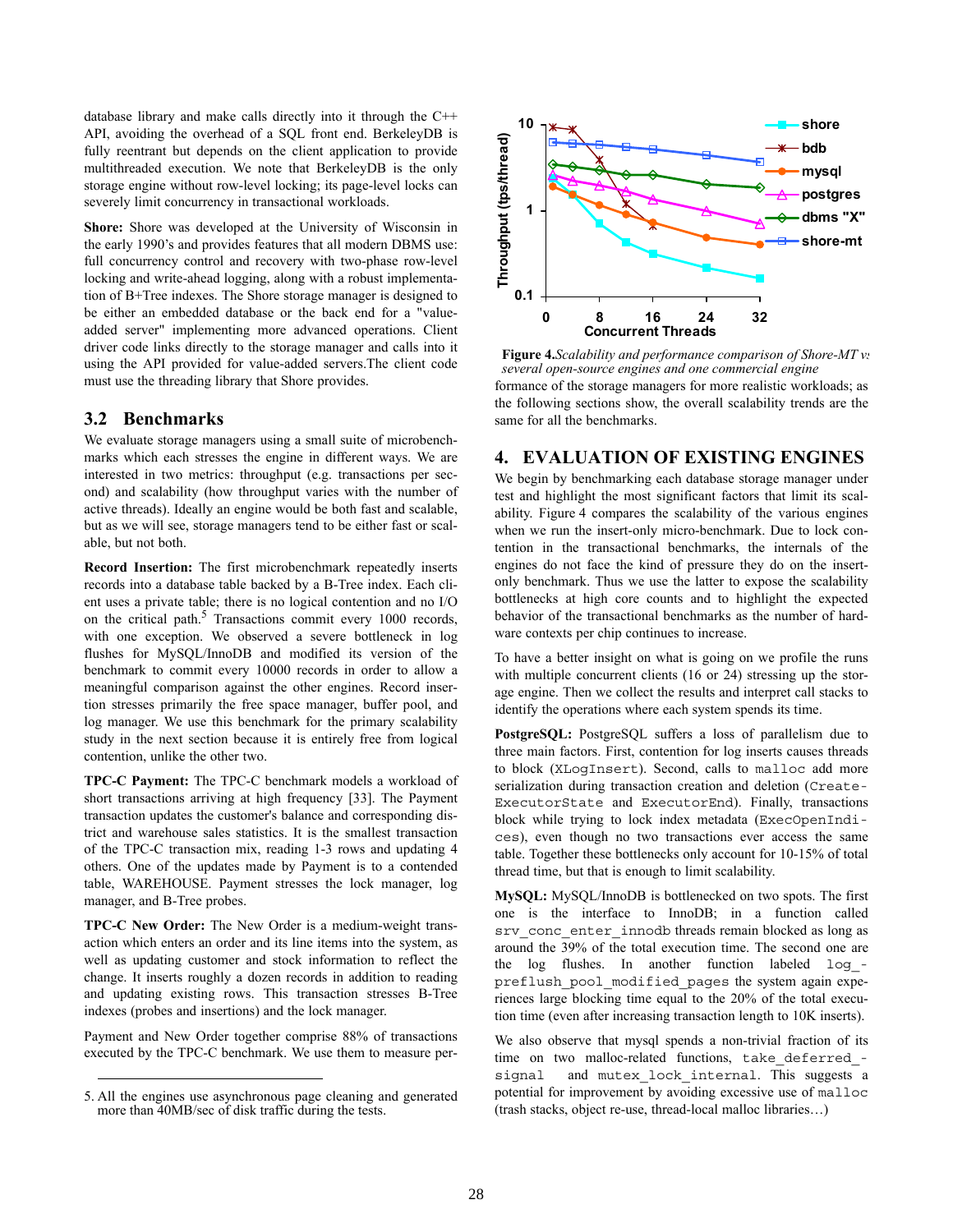

<span id="page-5-0"></span>**Figure 5.***Per-client throughput of Shore-MT, DBMS "X" and PostgreSQL for the New Order (left) and Payment (right) mircrobenchmarks*

**BerkeleyDB:** BDB spends the majority of its time on either testing for availability or trying to acquire a mutex — the system spends over 80% of its processing time in two functions with names db tas lock and lock try. Presumably the former is a spinning test-and-set lock while the former is the test of the same lock. Together these likely form a test-and-test-andset mutex primitive, which is supposed to scale better than the simple test-and-set. The excessive use of test-and-test-and-set (TATAS) locking justifies the high performance of BDB on low contended cases, since the TATAS locks impose very little overhead on low contention, but fail miserably on high contention.

As we know BerkeleyDB employs page-level locking. The coarse-grained locking by itself imposes scalability problems. The two callers for lock acquisition have names bam search and bam qet root. So, in high contention BDB spends most of its time trying to acquire the latches for tree probes. Additionally, we see that the system spends significant amount of time blocked waiting on a pthread\_mutex\_lock and cond\_ wait, most probably because the pthread mutexen are used as a fallback plan to acquire the highly contended locks.

This section highlights the bottlenecks we observed in existing storage managers, and which developers cannot ignore if the goal is a true scalable system in emerging many-core hardware. As the PostgreSQL case illustrates, what appears to be a small bottleneck can still hamper scalability as the number of concurrent clients increases

### **5. PERFORMANCE OF SHORE-MT**

We originally set out to make Shore a scalable storage manager. In the quest to achieve scalability in Shore we completely ignored single-thread performance and focused only on removing bottlenecks. This section presents the final outcome, Shore-MT, comparing it with the other storage managers.

[Figure 4](#page-4-0) and those that follow display performance as the number of transactions per second per thread, plotted on a log-y axis. We use log-y scale on the graphs because it shows scalability clearly without masking absolute performance. Linear y-axis is misleading because two systems with the same scalability will have differently-sloped lines, making the faster one appear less scalable than it really is. In contrast, a log-y graph gives the same slope to curves with the same scalability.

Shore-MT scales commensurately with the hardware we make available to it, setting the absolute example for other systems to follow. [Figure 4](#page-4-0) shows the scalability achieved by the different engines running the insert microbenchmark as the number of concurrent threads varies along the x-axis. While single-threaded Shore did not scale at all, Shore-MT exhibits excellent scaling. Moreover, at 32 clients it scales better than DBMS X, a popular commercial DBMS. Therefore, the key ideas upon which a software designer should rely to build scalable software (detailed in [Section 7\)](#page-8-0) lead to very good scaling performance. While our original goal was only to achieve high scalability, we also achieved nearly 3x speedup in single-thread performance over the original Shore, leading to a healthy performance lead over the other engines.<sup>6</sup> We attribute the performance improvement to the fact that database engines spend so much time in critical sections. The process of shortening and eliminating critical sections, and reducing synchronization overhead, had the side effect of also shortening the total code path for a single thread.

As a further comparison, [Figure 5](#page-5-0) shows the performance of the three fastest storage managers running the New Order (left) and Payment (right) microbenchmarks. Again Shore-MT achieves the highest performance<sup>7</sup> while scaling as well as the commercial system for New Order. All three systems encounter high contention in the STOCK and ITEM tables, causing a significant dip in scalability for all three around 16 clients. Payment, in contrast, imposes no application-level contention, allowing Shore-MT to scale all the way to 32 threads.

We note that, while both Shore-MT and DBMS "X" scale well up to 32 threads, profiling indicates that both face looming bottlenecks (both in log inserts, as it happens). Our experience tuning Shore-MT suggests that synchronization bottlenecks are an ongoing battle as the number of threads continues to increase. How-

<sup>6.</sup> BerkeleyDB outperforms the other systems at first, but its performance drops precipitously for more than four clients.

<sup>7.</sup> Some of Shore's performance advantage is likely due to its clients being directly embedded in the engine while the other two engines communicate with clients using local socket connections. We would be surprised, however, if a local socket connection imposed 100% overhead per transaction!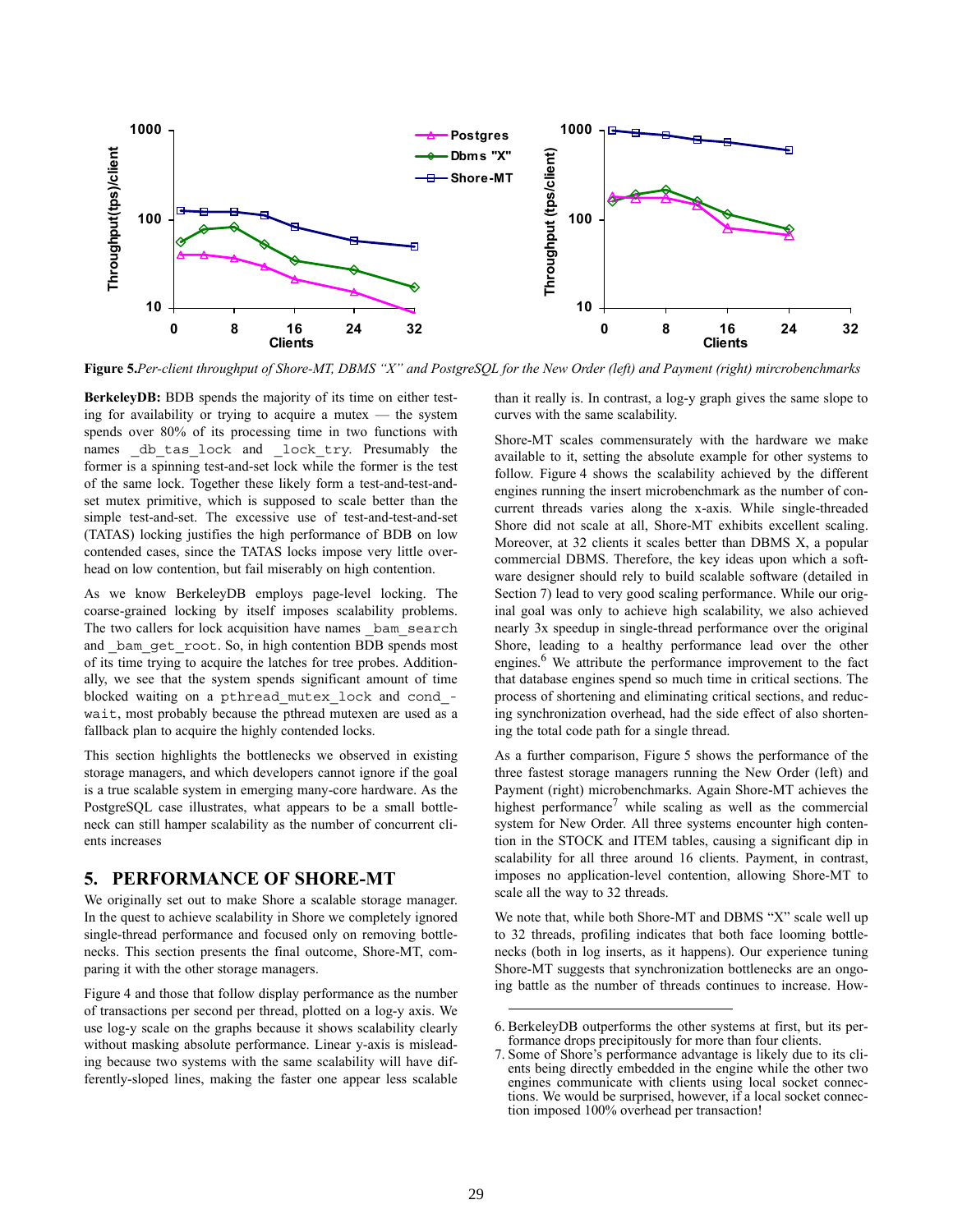ever, Shore-MT proves that even the largest bottlenecks can be addressed using the principles detailed in [Section 6.](#page-6-1) Storage engine designs can make use of them in the future to ensure scalability and take full advantage of the available hardware.

# <span id="page-6-1"></span>**6. ACHIEVING SCALABILITY**

We chose the Shore storage manager as our target for optimization for two reasons. First, Shore supports all the major features of modern database engines: full transaction isolation, hierarchical locking, a CLOCK buffer pool with replacement and prefetch hints, B-Tree indexes, and ARIES-style logging and recovery. Additionally, Shore has previously shown to behave like commercial engines at the instruction level [\[3\],](#page-11-18) making it a good opensource platform for comparing against closed-source engines.

The optimization process from Shore to Shore-MT was straightforward. We began each step by profiling Shore in order to identify the dominant bottleneck(s). After addressing each bottleneck, scalability would either increase, or a previously minor bottleneck would take its place. We then repeated the profiling and optimization steps until Shore became compute-bound for 32 threads.

In the absence of external bottlenecks such as I/O or unscalable database applications, virtually all bottlenecks centered on the various critical sections in Shore's code. Every major component of the storage manager must communicate with multiple threads, and key data structures must be protected from concurrent accesses that would corrupt them.

### **6.1 Scalability or Performance First?**

Traditionally, software optimization has focused on improving single-thread performance, while addressing scalability almost as an afterthought. Algorithms and data structures within the storage manager are often designed for performance, then modified after the fact to remove any scalability problems that might arise. We find that the "performance first" approach quickly leads to problems as the number of contexts in the system continues to climb exponentially. Optimizations that improve performance significantly for one or a few threads often have a limited impact on performance — or even reduce it — as more threads enter the system. H-Store [\[31\]](#page-11-19) is an extreme example of this effect, achieving very high single-thread performance but with no possibility for scalability within a single instance of the storage manager.

Three factors lead to tension between speed and scalability. First, optimizations which impact only single-thread performance have the effect of allowing threads to reach bottleneck critical sections faster, increasing contention. The critical sections will then limit throughput or even reduce it if protected with unscalable synchronization primitives. BerkeleyDB, with its TATAS locks, is a good example of this effect (see [Section 4\)](#page-4-1). Second, the most scalable synchronization primitives tend to also have the highest overhead. As a result, single-thread performance can potentially drop when the software is modified to be more scalable. Finally, improving single-thread performance raises the bar for scalability. Even if the throughput for many threads does not drop, the scalability will have been reduced when the (now faster) single thread case is used as a baseline.



<span id="page-6-0"></span>**Figure 6.***Examples of the kinds of impact optimizations can have on performance and scalability*

The graphs in [Figure 6](#page-6-0) give examples of the kinds of impact optimizations can have on overall performance. Each line in the graph depicts the performance and scalability of optimizations to Shore-MT made between the "bpool 1" and "caching" versions shown in [Figure 7](#page-8-1) (c.f. [Section 7.3\)](#page-9-0). The y-axis of [Figure 6](#page-6-0) plots system throughput as the number of threads in the system varies along the x-axis. At this stage in Shore's development the profiler identified a contended pthread mutex in the free space manager as the primary bottleneck in the system.

Our first optimization attempt replaced the pthread mutex with a test-and-test-and-set (T&T&S) mutex having much lower overhead, in hopes of quickly relieving pressure on the critical section [\[20\].](#page-11-14) The reduced overhead improved single-thread performance by 90% but did not improve scalability; in fact, *scalability dropped by 50% because single-thread performance doubled with no change for 32 threads*. The next optimization attempt replaced the non-scalable T&T&S mutex with a scalable MCS mutex. This time scalability improved noticeably but the critical section remained contended.

Having exhausted the "easy" approaches for eliminating the bottleneck, we examined the code more closely and determined that the free space manager acquired a page latch while holding the mutex; the page latch acquire was the biggest part of the critical section even in the best case; in the worst case the latch was taken or the page was not in memory, leading to long delays which serialized other threads. By refactoring the code we were able to move the latch acquire outside the critical section, removing the pressure and vastly improving scalability. The overhead we introduced reduced single-thread performance by about 30%, but there was a net gain of about 200% for 32 threads.

This sequence of optimizations illustrate how focusing only on performance for a few threads can be misleading. As we saw in [Section 4,](#page-4-1) several open-source storage managers fell into this trap, performing well at first but failing to scale past 4-8 threads. This observation supports our conclusion that one should focus first on scalability, with performance as a secondary goal.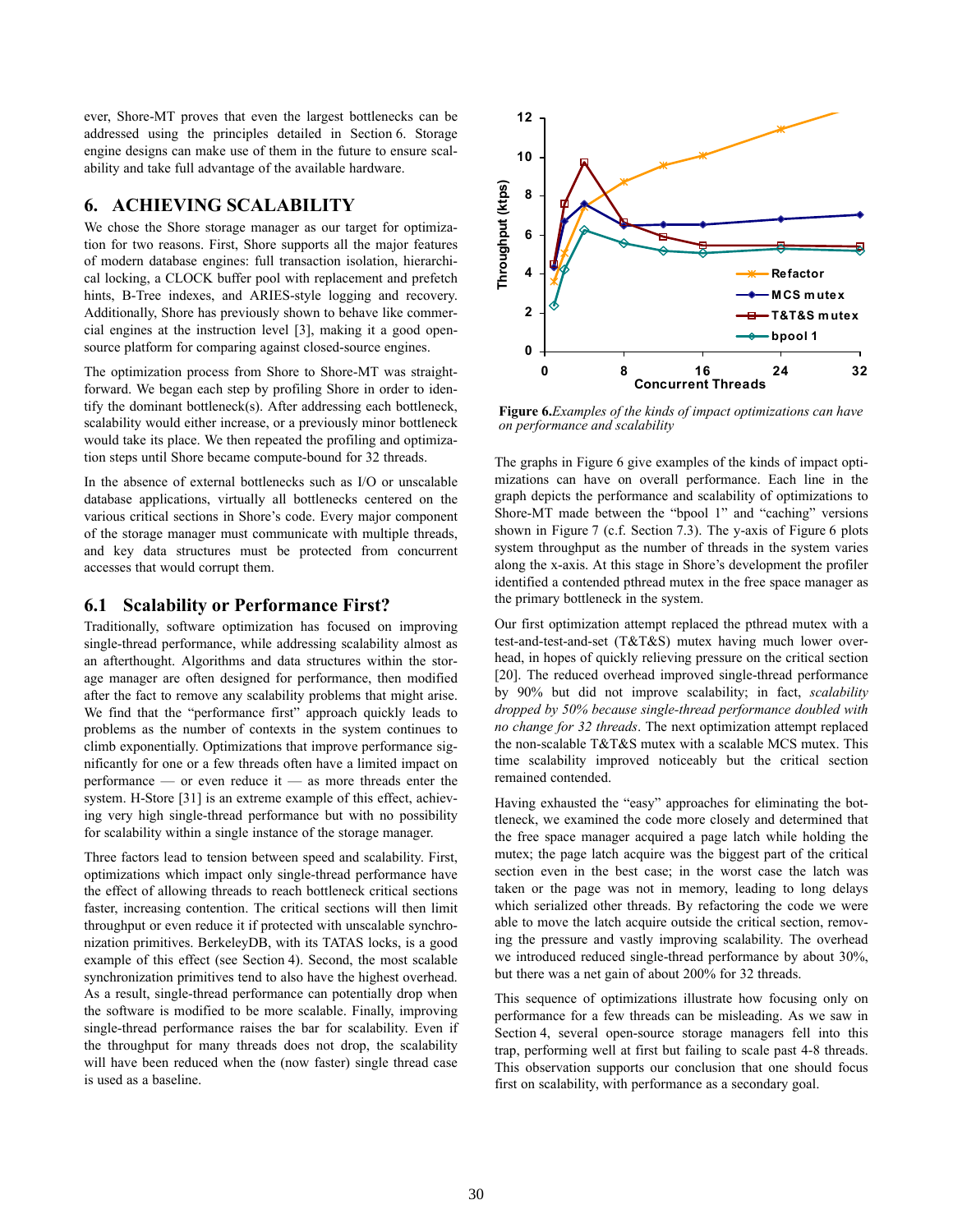# **6.2 Principles for Scalable Storage Managers**

We next introduce four fundamental principles for achieving scalability in a database storage manager.

- Efficient synchronization primitives are critical. Poorlydesigned or -applied primitives destroy scalability.
- Every component must be explicitly designed for scalability or it will become a bottleneck. Common operations must be able to proceed in parallel unless they truly conflict.
- Hotspots must be eliminated, even when the hot data is readmostly. The serial overhead imposed by acquiring a sharedmode latch can grow quickly into a bottleneck, for example.
- Abstraction and encapsulations do not mix well with critical sections. We observed large gains by merging data structures with the synchronization primitives that protect them.

As can be seen in [Section 7](#page-8-0), we applied each principle many times to different parts of the code; the rest of this section gives examples from the development of Shore-MT where each principle had a significant impact on scalability.

# <span id="page-7-0"></span>*6.2.1 Use the right synchronization primitives*

**Problem:** Conceptually, every page search that hits in the buffer pool requires at least three critical sections - one to lock the hash bucket (temporarily preventing other thread from moving the page to other buckets during the search), one to pin it (preventing evictions while the thread is using the page), and a final critical section to request a latch on the page (preventing concurrent modification of the page's data). For hot pages, especially, the critical sections can become a bottleneck as many threads compete for them — even if they all latch the page in read-mode.

**Observation:** Pinned pages cannot be evicted.

**Solution:** When a buffer pool search finds a promising page it applies an atomic "pin-if-pinned" operation to the page, which increments the page's pin-count only if it is non-zero (easily implemented using an atomic compare-and-swap). If the page is not already pinned the thread must lock the bucket in order to pin it, but if the conditional pin succeeds, the page cannot have been evicted because the pin count was non-zero (though it may have been moved to a different bucket). The thread then verifies that it pinned the correct page and returns it. In the common case this eliminates the critical section on the bucket.

# <span id="page-7-2"></span>*6.2.2 Shorten or remove critical sections*

**Problem 1:** Shore uses logical logging for many low-level operations such as page allocations. Because of this, Shore must verify that a given page belongs to the correct database table before inserting new records into it. The original page allocation code entered a global critical section for every record insertion in order to search page allocation tables.

**Observation:** Page allocations do not change often. Also, The information immediately becomes stale upon exit from the critical section. Once the page has been brought into the buffer pool, Shore must check the page itself anyway.

**Solution:** We added a small thread-local cache to the record allocation routine which remembers the result of the most recent lookup. Because Shore allocates extents of 8 pages and tends to

fill one extent completely before moving on to the next, this optimization cut the number of page checks by over 95%.

**Problem 2:** The Shore log manager originally used a non-circular buffer and synchronous flushes. Log inserts would fill the buffer until a thread requested a flush or it became full (triggering a flush). The flush operation would drain the buffer to file before allowing inserts to continue.

**Observation:** Log inserts have nothing to do with flushes as long as the buffer is not full, and flushing should almost never interfere with inserts. Further, using a circular buffer means the buffer never fills as long as flushes can keep up with inserts (on average).

**Solution:** We converted Shore to use a circular buffer and protected each operation (insert, compensate, flush) with a different mutex. Insert and compensate each use a light-weight queueing mutex, while the slower flush operation uses a blocking mutex. Inserts own the buffer head, flushes own the tail, and compensations own a marker somewhere in between (everything between tail and marker is currently being flushed). Inserts also maintain a cached copy of the tail pointer. If an insert would pass the cached tail, the thread must update the tail to a more recent value and potentially block until the buffer drains. Flush operations acquire the compensation mutex (while holding the flush mutex) just long enough to update the flush marker. Log compensations acquire only the compensation mutex, knowing that anything between the flush marker and the insertion point is safe from flushing. Distributing critical sections over the different operations allows unrelated operations to proceed in parallel and prevents fast inserts and compensations from waiting on slow flushes.

### <span id="page-7-1"></span>*6.2.3 Eliminate hotspots*

**Problem:** Shore's buffer pool was implemented as a open chaining hash table protected by a single global mutex. In-transit pages (those being flushed to or read from disk) resided in a single linked list. Virtually every database operation involves multiple accesses to the buffer pool, and the global mutex became a crippling bottleneck for more than about four threads.

### **Observation:**

- Every thread pins one buffer pool page per critical section.
- Most buffer pool searches (80-90%) hit.
- Most in-transit pages are reads thanks to page cleaning.

**Solution:** We distributed locks in the buffer pool in three stages. The first stage added per-bucket locks to protect the different hash buckets, leaving the global lock to protect in-transit and free lists and the clock hand. However, each page search had to lock a bucket in order to traverse the linked list. This remained a serious bottleneck for hot pages.

The second stage replaced the open chaining hash table with a 3 ary cuckoo hash table [\[27\]](#page-11-20)[\[14\]](#page-11-21)[\[32\].](#page-11-22) Cuckoo hashes use N hash functions to identify N locations a value may legally reside in. A collision only occurs if all N locations for a value are full, and is resolved by evicting some other entry from the table. Evicted entries are then re-inserted into one of their other (N-1) slots, potentially causing a cascade of evictions. Cuckoo hashes have two extremely desirable properties. Like open chaining hash tables, deletions are straight-forward. Like closed hash tables,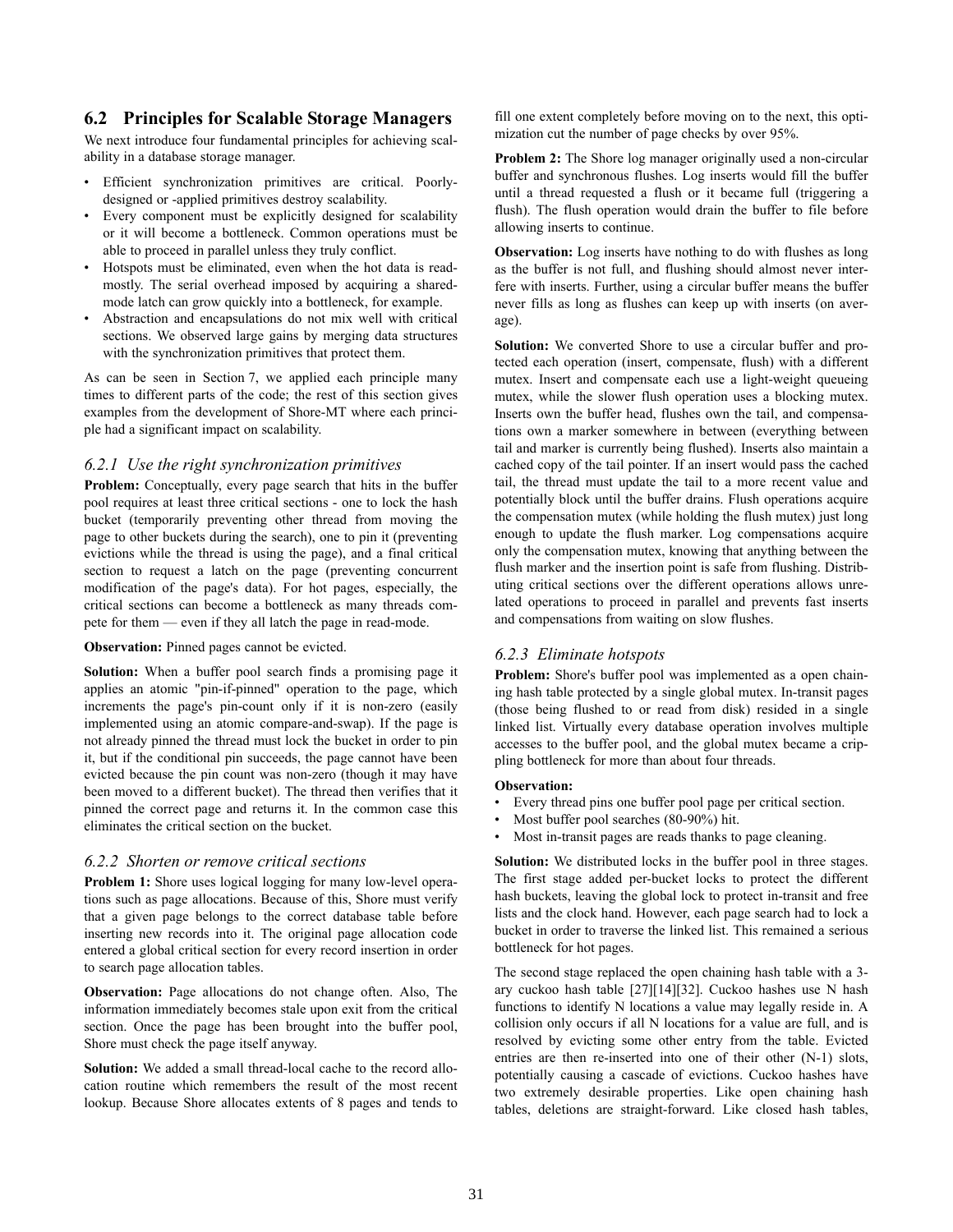updates and searches only interfere with each other when they actually touch the same value at the same time. Because the buffer pool is merely a cache, we can also evict particularly troublesome pages in order to end cascades. Cuckoo hashing does face one major drawback, however: operations cost more because they must evaluate multiple high-quality hashes. $8$  In our case, the improvement in concurrency more than offsets the increased cost of hashing by eliminating hot spots on bucket lists.

Unfortunately, increasing the number of threads still further also increased the number of misses per unit time (though the rate remained the same), leading to contention for in-transit lists. On every miss the buffer pool must ensure that the desired page is not currently in-transit. An in-transit-out page cannot be read back in until the dirty data has been written out, and requests for an in-transit-in page must block until the read completes. The large number of transits in progress at any moment led to long linked list traversals and slowed down miss handling. The third stage broke the in-transit lists into several smaller ones (128 in our case) to cut the length of each list. In addition, the buffer pool immediately places in-transit-in pages in the hash table, making it visible to searches and bypassing the transit lists. The thread performing the page read simply holds the page latch in EX mode to block other accesses until the I/O completes. As a result, only true misses search the in-transit-list, which contains only dirty pages currently being evicted. Because effective asynchronous page cleaning makes dirty page evictions very rare, each "in-transit" list is currently a fixed-length array of only one element.

Finally, page misses release the clock hand before evicting the selected replacement frame or attempting to read in the new data. This allows the thread to release the clock hand mutex before attempting expensive I/O. As a result, the buffer pool can service many page misses simultaneously even though an individual page miss is very slow.

#### <span id="page-8-2"></span>*6.2.4 Beware of over-abstraction and encapsulation*

**Problem:** Log inserts remained a major bottleneck in Shore, even after decoupling inserts from flushes. In Shore, log inserts occasionally acquire a blocking mutex in order to wake checkpoint and flush threads at regular intervals. In addition, the log manager was highly encapsulated and abstracted in ways that cut through critical sections. For example, the log buffer was embedded deep in the file-handling portion of the log manager in a way that made a circular log difficult to implement. Overall, the insert critical section was far too long.

#### **Observations:**

The log insert critical section only needs to determine where in the buffer the write will (eventually) occur, with what log sequence number (LSN), and whether the buffer currently has space. Once the location of the write is settled, the thread is free to insert the log record at its leisure, perhaps even after waiting for a flush to complete.



<span id="page-8-1"></span>**Figure 7.***Performance and scalability improvements due to optimizations detailed in [Section 7](#page-8-0).*

- Notifications to daemon threads need not occur immediately the thread can safely release the insert mutex first, moving the operation off the critical path of other threads.
- Encapsulation is a means, not an end.

**Solution:** We rewrote the log manager to make encapsulation boundaries surround, rather than cut through, critical sections. The refactoring moved the log buffer above the file handling to finish decoupling inserts from log flushes. Threads perform only the minimum work required to allow them to safely insert a log record later, copying data and notifying daemon threads after releasing the mutex. Finally, because log insert performance is so critical, the we redesigned log buffer as an extended queuing lock, combining the functionality of the critical section with the mechanism for protecting it. As each thread enters the log buffer's queue it computes which portion of the log buffer it will eventually write to. It then hands off this information to its successor in the queue at the same time as it exits the critical section. Finally, the log flush daemon follows behind, dequeuing all threads' leftover nodes as it determines which regions of the log buffer to flush. This scheme has three advantages: First, contended state of the log buffer (insert offset) is passed from thread to thread in an orderly fashion, with no contention at hand-off. By combining the functionality of an MCS queuing lock [\[24\]](#page-11-23) with the log buffer, we also consolidate the code and eliminate overhead. Finally, because a thread only needs to determine where it will eventually insert (not when), it only serializes threads behind it for a short time.

# <span id="page-8-0"></span>**7. FROM SHORE TO SHORE-MT**

This section details the process of converting Shore into Shore-MT. We began with the version  $5.01$  release<sup>9</sup> and methodically removed scalability impediments identified by Sun's sampling profiler, collect. The improvements clustered into several stages; many optimizations removed a bottleneck, only to have another replace it with no change in scalability. [Figure 7](#page-8-1) shows the performance of Shore-MT running the insert microbenchmark after 8. Cuckoo hashing is extremely prone to clustering with weak hash

functions. Our implementation combines three universal hash functions to make one high-quality hash [27].

<sup>9.</sup> Available at http://ftp.cs.wisc.edu/paradise/sm5.0/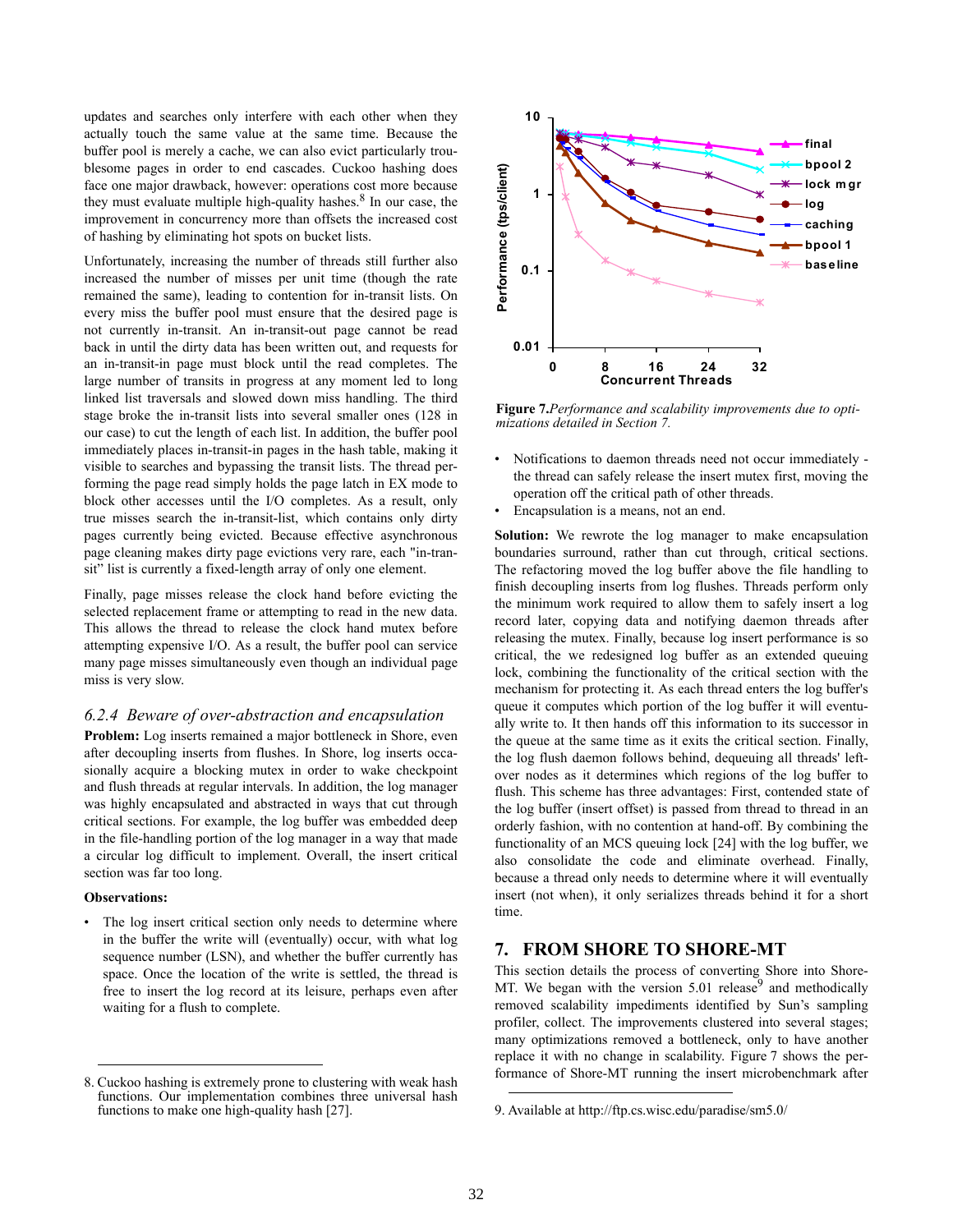each major stage of the optimization process. The rest of this section describes the major changes for each phase.

# **7.1 Baseline**

Shore implements a user-level thread library (smthreads) on top of a single operating system thread; auxiliary "diskrw" processes service blocking I/O requests and communicate with Shore through shared memory regions. In order to begin making Shore scalable we first had to replace the thread package with standard POSIX threads (already partly supported) and modify the Shore scheduler to allow them to run in parallel. We also removed the external I/O engines as they were no longer necessary. Because Shore was written for cooperative multithreading on a single OS thread, there were many low-level data races in the code due to unprotected critical sections. We identified these critical sections using code inspection (many were identified by existing comments) as well as Sun's race detection tool. We then inserted POSIX mutex locks to protect each critical section. Higher-level critical sections were already properly protected because lock contention and I/O could cause inconvenient context switches even under cooperative multithreading. At this stage we also fixed several portability bugs due to our sparc64/solaris environment (Shore only officially supports x86/linux).

The resulting system ("baseline" in [Figure 7](#page-8-1)) was correct but completely unscalable; throughput ranged from 2.4tps at one thread to about 1.2tps for four or more threads.

### **7.2 Bufferpool Manager**

The bufferpool manager was the first major scalability challenge. Shore protected it using a single, global mutex that very quickly became contended. We replaced the global mutex with one mutex per hash bucket. At this point we also applied the atomic pin count update optimization described in [Section 6.2.1.](#page-7-0) Finally, we replaced several key pthread mutex instances with test-and-set spinlocks that acquire a pthread mutex and cond var only under contention. This reduced the overhead of the common (uncontended) case significantly.

These changes ("bpool 1") boosted scalability significantly, doubling single-thread performance and increasing 32-thread throughput by nearly 5x.

#### **Principles applied:**

- shorten or remove critical sections
- eliminate hotspots
- use the right synchronization primitive

### <span id="page-9-0"></span>**7.3 Free Space and Transaction Management**

After tuning the buffer pool the next bottlenecks were in the free space and transaction management components Shore. These bottlenecks were all straightforward to address, however. An examination of the code in the free space manager showed that it held a contended mutex while acquiring a page latch (which could be contended or block on I/O). We refactored the operation so that it was safe to release the mutex before acquiring the latch, reducing significantly the pressure on the former. We also discovered a bottleneck on the mutex protecting the transaction list: the most common operations checked the head of the list to determine the ID of the oldest transaction in the system. We added a local variable to store this ID; callers could read it atomically because IDs are 64-bit integers, and committing transactions would update the ID when they removed themselves from the list.

Finally, we made one more optimization to the buffer pool; we already eliminated one of the three critical sections required to latch a page (the pin operation), and here we added a small array for especially hot pages; instead of protecting the array with a mutex, we changed the search to pin the page, then check its ID before acquiring the latch; if a page eviction occurs before the pin completes the IDs would not match; once the pin succeeds the caller is assured that the page will not move.

The "caching" line in [Figure 7](#page-8-1) shows the resulting performance. Single-thread speed did not change, but scalability nearly doubled.

#### **Principles applied:**

- shorten or remove critical sections
- eliminate hotspots
- eliminate counterproductive abstraction

# **7.4 Log Manager**

Shore's log manager presents a single API to the rest of the system, implemented as a virtual class backed by a fairly complex hierarchy of subclasses. The entire component was protected by a single mutex, even though there are four major log operations, each with varying cost. In order to allow these (usually compatible) operations to proceed in parallel, we split the log critical section into four, as described in [Section 6.2.2](#page-7-2). We further optimized the log insert operation, as described in [Section 6.2.4](#page-8-2), so that insertions serialize just long enough to claim buffer space; the transactions then copy log entries into the space in parallel, blocking on a full buffer if necessary, then notify the log flush daemon when they complete. As a result, the most common log operation — insert — requires an extremely short critical section.

At this point the profiler identified a significant bottleneck in calls to malloc() and free(). Fortunately, Solaris provides a threadlocal version of these functions which trades higher memory utilization for zero contention between threads.

The free space manager also became a problem again at this point as well — this time in the metadata check to determine which table a given page ID belongs to. We alleviated the bottleneck by creating a small cache of most recently-used extent ids (an extent is 8 consecutive pages), which allowed the hottest page accesses to avoid accessing metadata pages at all. Last of all, we changed the buffer pool from an open chained hash table to a cuckoo hash at this point (see [Section 6.2.3](#page-7-1))

The impact of these optimizations is captured by the "log" line in [Figure 7](#page-8-1). Again, scalability nearly doubled.

#### **Principles applied:**

- shorten or remove critical sections
- eliminate hotspots

#### **7.5 Lock Manager**

Profiling pointed to the lock manager as the next bottleneck to tackle. Like the bufferpool, the lock manager's hash table was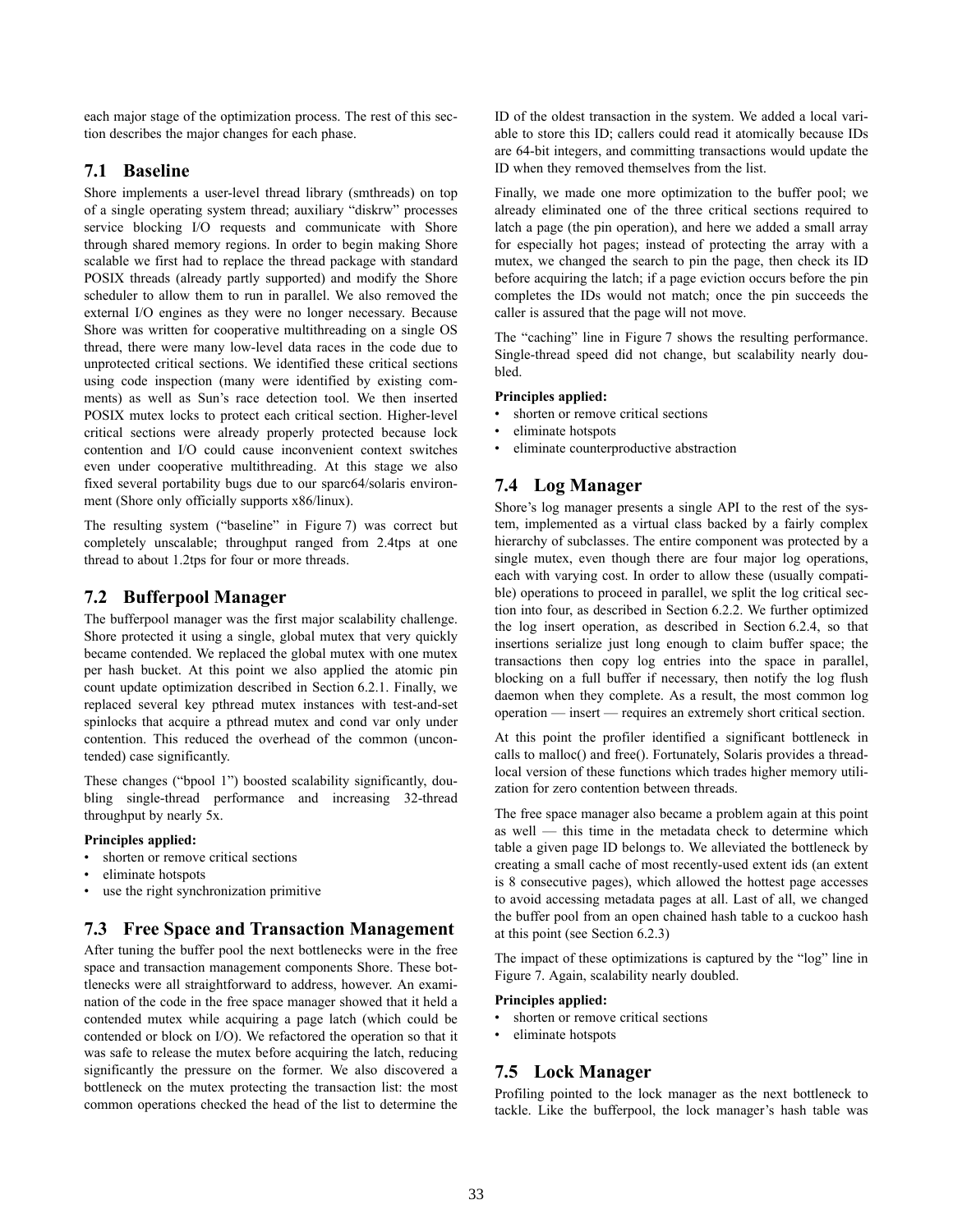protected by a single mutex. However, the lock manager code included support for a mutex per bucket, statically disabled by a single #define. In addition, we modified several critical sections in order to shorten them and avoid acquiring nested locks. The last optimization in the lock manager dealt with the lock request pool. The lock manager maintains a pool of pre-allocated lock requests, which it populates and inserts into lock lists as needed; the pool's mutex became a contention point, so we reimplemented it as a lock-free stack where threads can push or pop requests using a single compare-and-swap operation.

#### **Principles applied:**

- use the right synchronization primitive
- shorten or remove critical sections
- eliminate hotspots

# **7.6 Bufferpool Manager Revisited**

After fixing the log and lock managers, the bufferpool manager again became a bottleneck. This time mutex protecting the clock replacement algorithm, and the mutex protecting "in-transit" pages became contended. On every page miss, the bufferpool "clock" sweeps through the pages searching for suitable candidates to evict. For efficiency, the clock hand does not pin or latch pages unless they appear promising; we modified the algorithm slightly so it could release the clock hand mutex before pinning and latching the victim; if another thread pinned the page first (making it non-evictable), the clock simply resumes its search.

Once a page has been selected for eviction, it enters an in-transit list while the old page is flushed to disk (if dirty) and the new one read in. This list can become quite large, especially given the random-accesses common to transaction processing. We applied the optimization detailed in [Section 6.2.3](#page-7-1) in order to shorten the list and distribute it into many smaller lists.

Finally, we added another cache in the free space manager to bypass an  $O(n^2)$  algorithm in page allocation routine: searching a linked list of pages to find the last. These changes brought a significant boost in scalability, as indicated by the "bpool 2" line of the figure.

#### **Principles applied:**

- shorten or remove critical sections
- eliminate hotspots

# **7.7 Final Optimizations**

The final optimizations to Shore-MT were spread throughout the code base. We created several more caches inside the free space manager to avoid expensive critical sections, including the one described in [Section 6.2.2.](#page-7-2) We also removed an unnecessary search of the lock table initiated by B+Tree probes. The most important optimization involved log checkpoint generation. The soft checkpointing algorithm in Shore builds a list of active transactions and dirty pages contained in the buffer pool at the time of the checkpoint. Unfortunately, traversing a large bufferpool takes a single thread several seconds due to page faults and cache misses; during that time no transaction can begin or complete. We observed that recovery rebuilds the list of dirty pages using information from the log. The only important piece of information is the oldest log sequence number found during the traversal, which lets the system skip large portions of the log during recovery. We modified the dirty page cleaner threads — which already traverse whole bufferpool, but asynchronously — to track the newest LSN they encounter during each sweep; because they write out the dirty pages they encounter, at the end of a sweep the "newest" LSN is now the oldest, perfect for inclusion in the log checkpoint. We therefore modified the checkpoint thread to simply read this value rather than computing it during the critical section.

The "final" line in the graph shows the performance of the completed Shore-MT. The profiler reported no more significant bottlenecks for this benchmark, which we verified by running multiple copies of Shore-MT in parallel; scalability was the same in both cases, indicating that it utilizes fully the hardware.

### **Principles applied:**

- shorten or remove critical sections
- eliminate hotspots

### **7.8 Lessons Learned**

This section and the previous one show clearly how a few fundamental principles, applied systematically, can transform a storage engine from virtually single-threaded to fully scalable. As we explained in the beginning of [Section 6,](#page-6-1) we expect that designers can apply these principles to any storage manager to improve its scalability in similar fashion. Though we distilled these principles and lessons from our experience with Shore-MT, these results generalize to other storage engines for the following reasons:

- 1. Shore uses state of the art algorithms and behaves like a commercial dbms at the microarchitectural level. This suggests that Shore is a typical case does roughly the same kinds of things as the commercial application.
- Shore started out with the worst scalability of the open source engines, indicating that other engines which scale poorly can be improved using with a similar approach.
- 3. Shore ended up scaling as well as, or better than, the commercial engine. This indicates that the implementation of the different components, rather than a fundamental design flaw that might be specific to Shore.
- 4. Our optimizations were guided by a small set of very generic approaches for improving scalability. These approaches are therefore likely to be effective in other storage managers as well as other domains.

Finally, we note that achieving scalability is not a one-time event. Fixing one bottleneck can expose others, and adding more hardware contexts to the system will eventually cause contention for some critical section. With the number of hardware contexts doubling each processor generation it is never safe to assume a critical section or algorithm will not become a bottleneck.

# <span id="page-10-0"></span>**8. CONCLUSION**

As we enter the multicore era, database storage managers must provide scalability in order to achieve the high performance users demand.Though modern open source storage managers are not currently up to the task, our experience converting Shore to the scalable Shore-MT suggests that much progress is possible. With careful benchmarking and analysis, we identify bottlenecks that inhibit scalability; repairing them creates Shore-MT, a multi